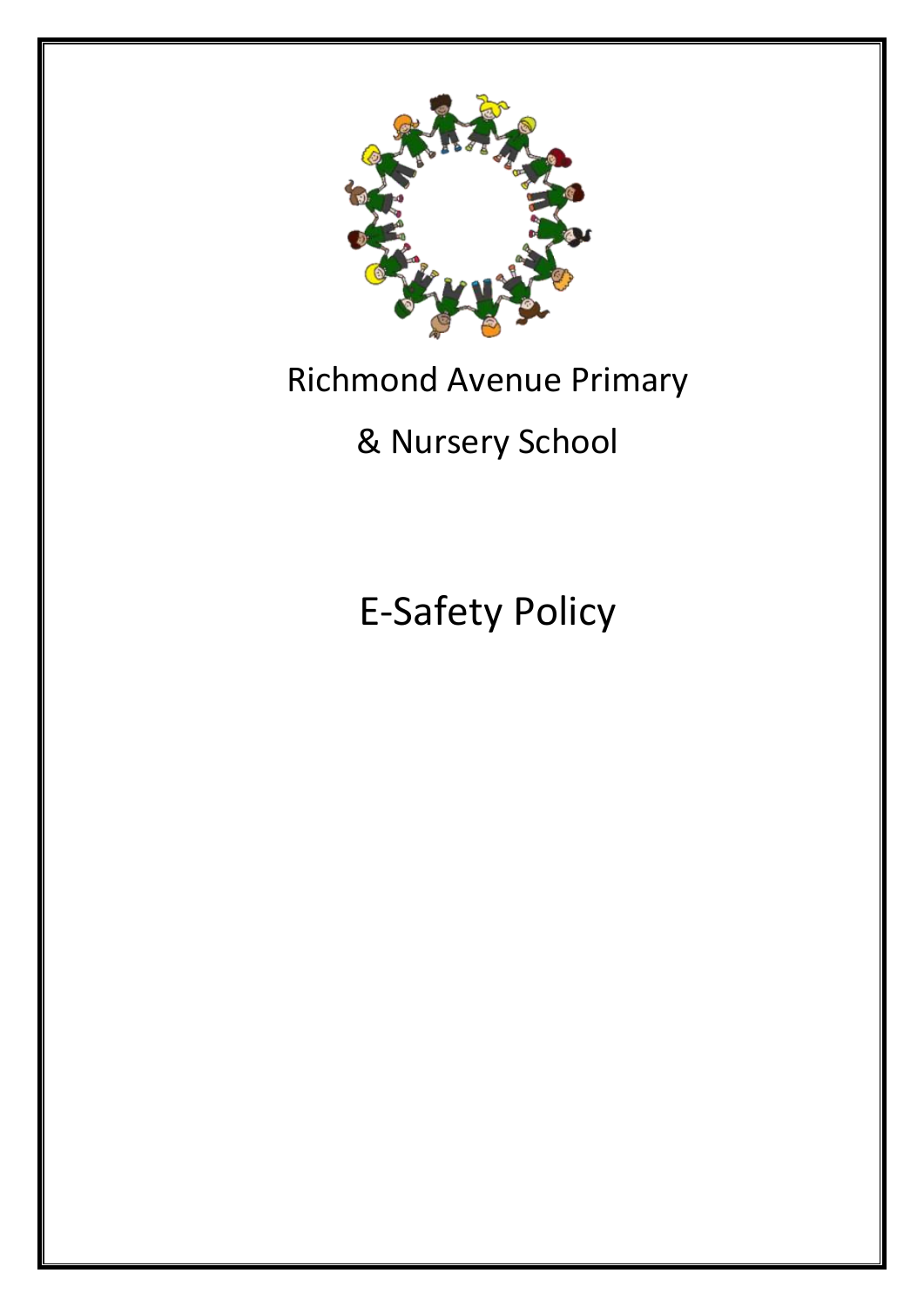# Scope of the Policy

This policy applies to all members of the school community (including staff, students / pupils, volunteers, parents/carers, visitors, community users) who have access to and are users of school / academy digital technology systems, both in and out of the school.

The Education and Inspections Act 2006 empowers Headteachers to such extent as is reasonable, to regulate the behaviour of pupils when they are off the school site and empowers members of staff to impose disciplinary penalties for inappropriate behaviour. This is pertinent to incidents of online-bullying or other Online Safety incidents covered by this policy, which may take place outside of the school, but is linked to membership of the school. The 2011 Education Act increased these powers with regard to the searching for and of electronic devices and the deletion of data.

The school will deal with such incidents within this policy and associated behaviour and anti-bullying policies and will, where known, inform parents/carers of incidents of inappropriate Online Safety behaviour that take place out of school.

# **Roles and Responsibilities**

The following section outlines the online safety roles and responsibilities of individuals and groups within the school:

### Governors

Governors are responsible for the approval of the Online Safety Policy and for reviewing the effectiveness of the policy. This will be carried out by the Governors receiving regular information about online safety incidents and monitoring reports.

### Headteacher / Principal and Senior Leaders

- The Headteacher has a duty of care for ensuring the safety (including online safety) of members of the school community, though the day to day responsibility for online safety will be delegated to the Computing Lead.
- The Headteacher and (at least) another member of the Senior Leadership Team/Senior Management Team should be aware of the procedures to be followed in the event of a serious online safety allegation being made against a member of staff. (see flow chart on dealing with online safety incidents – included in a later section – "Responding to incidents of misuse" and relevant Local Authority / MAT / other relevant body disciplinary procedures).
- The Headteacher / Senior Leaders are responsible for ensuring that the Computing Lead and other relevant staff receive suitable training to enable them to carry out their online safety roles and to train other colleagues, as relevant.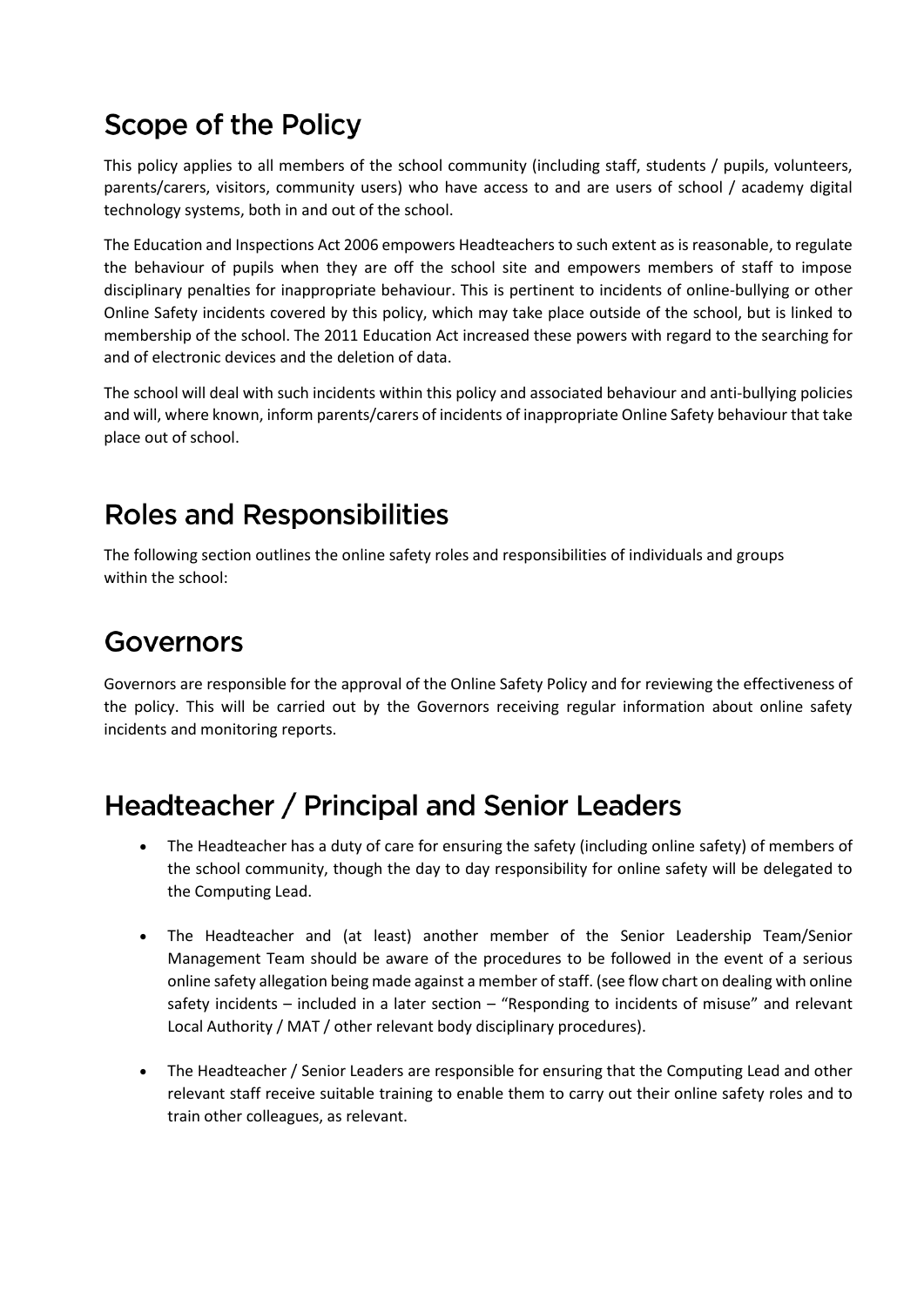# Network Manager / Technical staff

The Network Manager and all other IT staff are responsible for ensuring:

- that the school's technical infrastructure is secure and is not open to misuse or malicious attack
- that the school meets required online safety technical requirements
- that users may only access the networks and devices through a properly enforced password protection policy, in which passwords are regularly changed (via emailed reminders)
- that they keep up to date with online safety technical information in order to effectively carry out their online safety role and to inform and update others as relevant
- that the use of the network/internet/Learning Platform/email is regularly monitored in order that any misuse/attempted misuse can be reported to the Headteacher/Senior Leader/Computing Lead for investigation/action/sanction
- that monitoring software/systems are implemented and updated

# **Teaching and Support Staff**

Are responsible for ensuring that:

- they have an up to date awareness of online safety matters and of the current school Online Safety Policy and practices
- they have read, understood and signed the Staff Acceptable Use Policy/Agreement (AUP)
- they report any suspected misuse or problem to the Headteacher/Senior Leader/Computing Lead for investigation/action/sanction
- all digital communications with pupils/parents/carers should be on a professional level and only carried out using official school systems
- online safety issues are embedded in all aspects of the curriculum and other activities
- pupils understand and follow the Online Safety Policy and acceptable use policies
- pupils have a good understanding of research skills and the need to avoid plagiarism and uphold copyright regulations
- they monitor the use of digital technologies, mobile devices, cameras etc. in lessons and other school activities and implement current policies with regard to these devices
- in lessons where internet use is pre-planned students/pupils should be guided to sites checked as suitable for their use and that processes are in place for dealing with any unsuitable material that is found in internet searches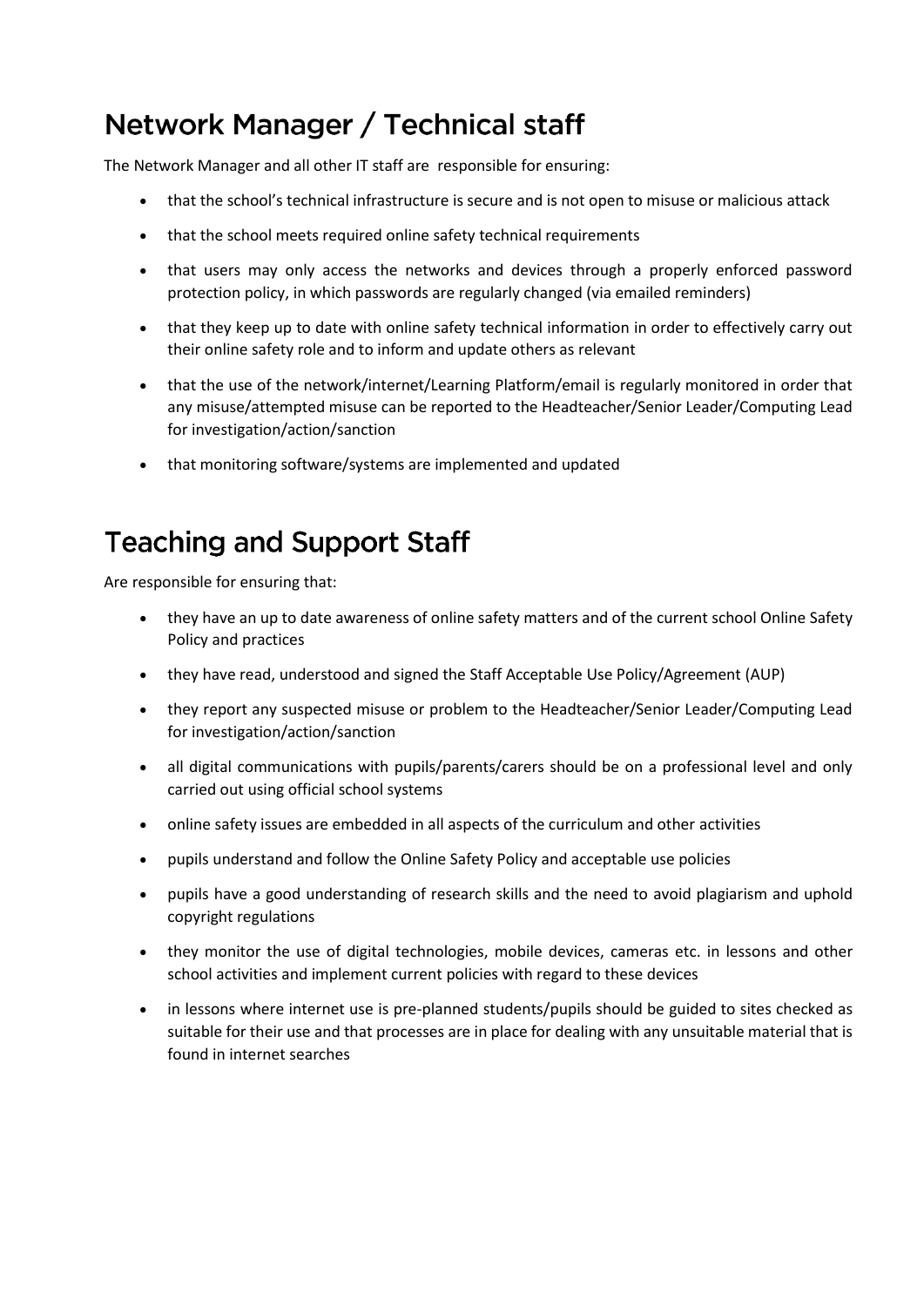# Designated Safeguarding Lead / Designated Person / Officer

Should be trained in Online Safety issues and be aware of the potential for serious child protection/safeguarding issues to arise from:

- sharing of personal data
- access to illegal/inappropriate materials
- inappropriate on-line contact with adults/strangers
- potential or actual incidents of grooming
- online-bullying

# **Students / Pupils:**

- are responsible for using the school digital technology systems in accordance with the Pupil Acceptable Use Agreement
- have a good understanding of research skills and the need to avoid plagiarism and uphold copyright regulations
- need to understand the importance of reporting abuse, misuse or access to inappropriate materials and know how to do so
- will be expected to know and understand policies on the use of mobile devices and digital cameras. They should also know and understand policies on the taking / use of images and on online-bullying.
- should understand the importance of adopting good online safety practice when using digital technologies out of school and realise that the school's Online Safety Policy covers their actions out of school, if related to their membership of the school

# Parents / Carers

Parents/Carers play a crucial role in ensuring that their children understand the need to use the internet/mobile devices in an appropriate way. The school will take every opportunity to help parents understand these issues through parents' evenings, newsletters, letters, website/app and information about national/local online safety campaigns/literature. Parents and carers will be encouraged to support the school in promoting good online safety practice and to follow guidelines on the appropriate use of:

• digital and video images taken at school events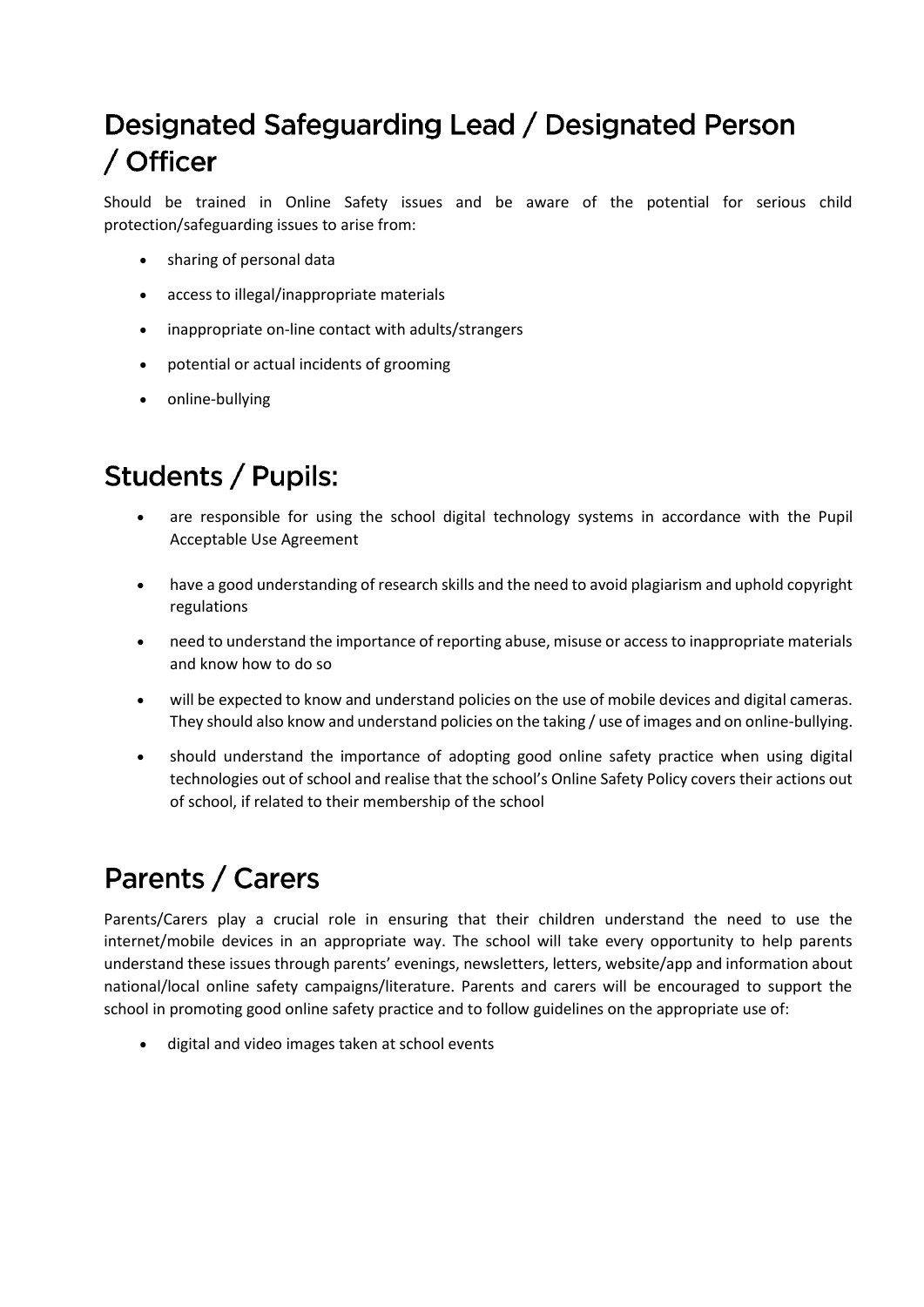# **Policy Statements** Education - Students / Pupils

Whilst regulation and technical solutions are very important, their use must be balanced by educating pupils to take a responsible approach. The education of pupils in online safety/digital literacy is therefore an essential part of the school's online safety provision. Children and young people need the help and support of the school to recognise and avoid online safety risks and build their resilience.

Online safety should be a focus in all areas of the curriculum and staff should reinforce online safety messages across the curriculum. The online safety curriculum should be broad, relevant and provide progression, with opportunities for creative activities and will be provided in the following ways:

- A planned online safety curriculum should be provided as part of Computing / PHSE / other lessons and should be regularly revisited
- Key online safety messages should be reinforced as part of a planned programme of assemblies
- Pupils should be taught in all lessons to be critically aware of the materials/content they access online and be guided to validate the accuracy of information.
- Pupils should be taught to acknowledge the source of information used and to respect copyright when using material accessed on the internet
- Pupils should be supported in building resilience to radicalisation by providing a safe environment for debating controversial issues and helping them to understand how they can influence and participate in decision-making.
- Pupils should be helped to understand the need for the Pupil Acceptable Use Agreement and encouraged to adopt safe and responsible use both within and outside school.
- Staff should act as good role models in their use of digital technologies, the internet and mobile devices
- in lessons where internet use is pre-planned, it is best practice that pupils should be guided to sites checked as suitable for their use and that processes are in place for dealing with any unsuitable material that is found in internet searches.
- Where pupils are allowed to freely search the internet, staff should be vigilant in monitoring the content of the websites the young people visit.
- It is accepted that from time to time, for good educational reasons, students may need to research topics (e.g. racism, drugs, discrimination) that would normally result in internet searches being blocked. In such a situation, staff can request that the Technical Staff can temporarily remove those sites from the filtered list for the period of study. Any request to do so, should be auditable, with clear reasons for the need.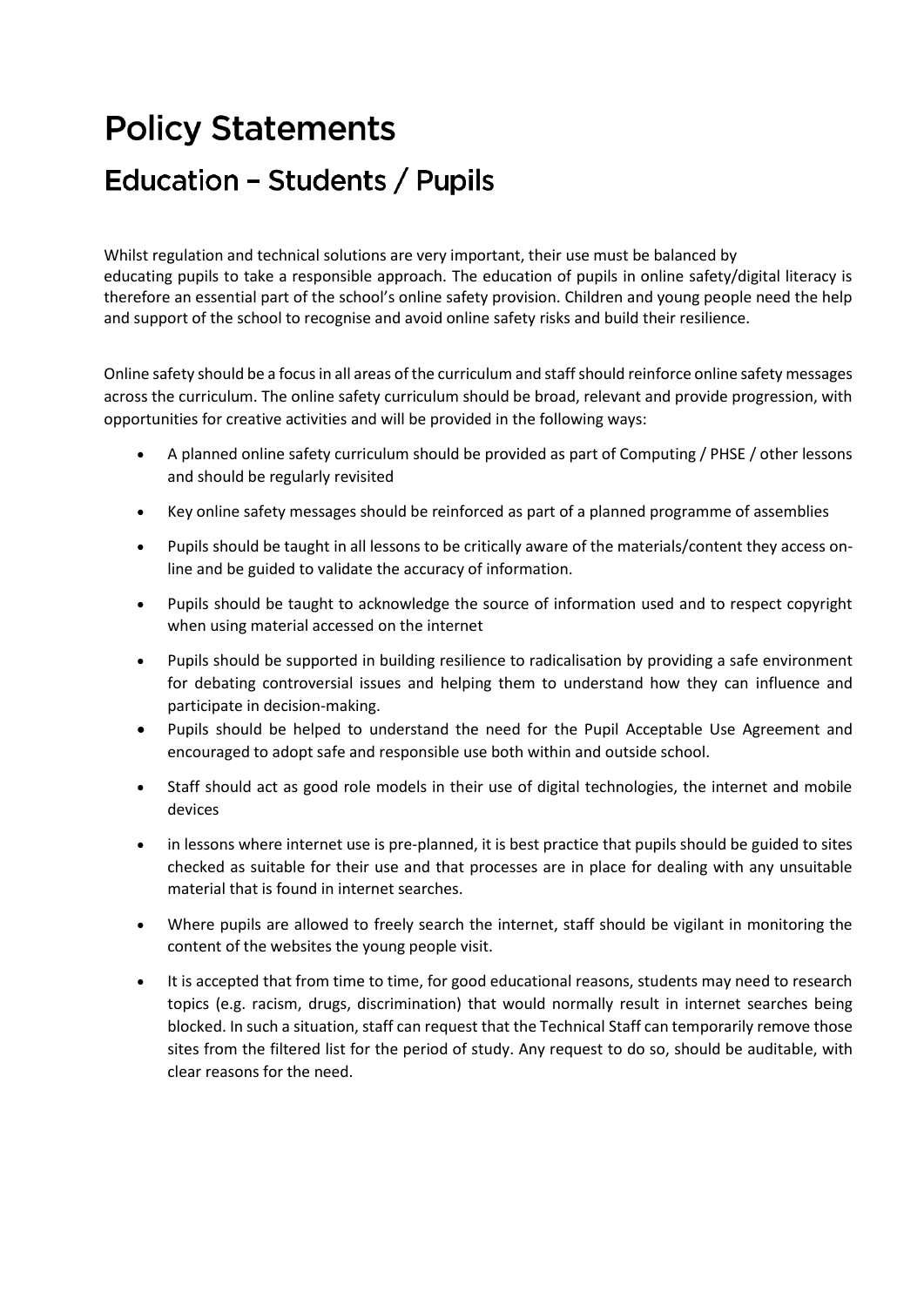# **Education - Parents / Carers**

Many parents and carers have only a limited understanding of online safety risks and issues, yet they play an essential role in the education of their children and in the monitoring/regulation of the children's online behaviours. Parents may underestimate how often children and young people come across potentially harmful and inappropriate material on the internet and may be unsure about how to respond.

The school will therefore seek to provide information and awareness to parents and carers through:

- Curriculum activities
- Letters, newsletters, web site, app
- Parents/Carers evenings/sessions
- High profile events/campaigns e.g. Safer Internet Day
- Reference to the relevant web sites/publications e.g[. swgfl.org.uk](http://swgfl.org.uk/) [www.saferinternet.org.uk/](http://www.saferinternet.org.uk/) <http://www.childnet.com/parents-and-carers>

### **Education - The Wider Community**

The school will provide opportunities for local community groups/members of the community to gain from the school's online safety knowledge and experience. This may be offered through the following:

• The school/website will provide online safety information for the wider community

### Education & Training - Staff / Volunteers

It is essential that all staff receive online safety training and understand their responsibilities, as outlined in this policy. Training will be offered as follows:

- All new staff should receive online safety training as part of their induction programme, ensuring that they fully understand the school/academy Online Safety Policy and Acceptable Use Agreements.
- Staff who's line manger identifies online safety as a training need within the performance management process.
- The Network Manager/Computing Lead/ICT technician will provide advice/guidance/training to individuals as required.

#### Training - Governors / Directors

Governors should take part in online safety training/awareness sessions, with particular importance for those who are members of any subcommittee/group involved in technology/online safety/health and safety/safeguarding. This may be offered in a number of ways: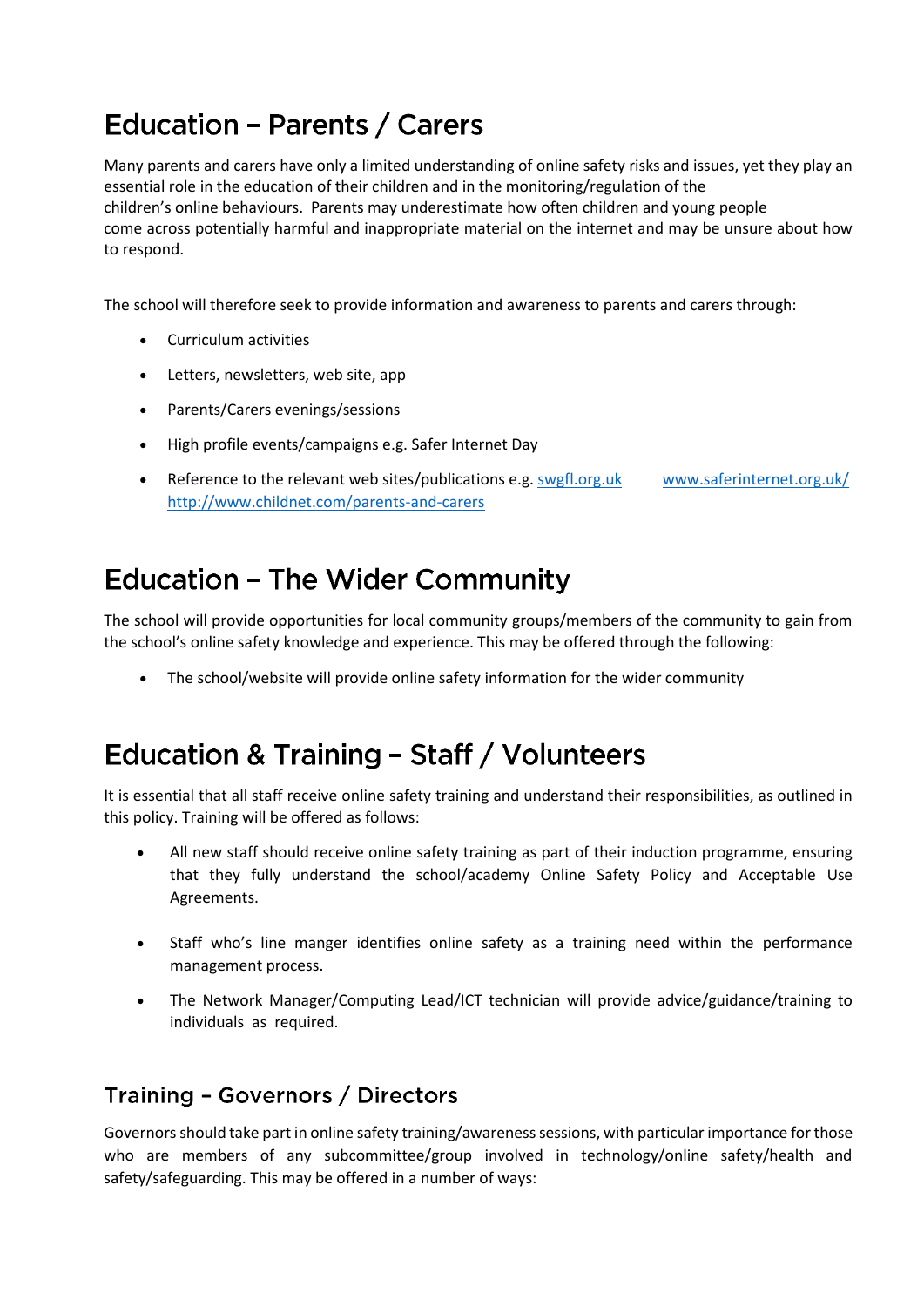- Attendance at training provided by the Local Authority/MAT/National Governors Association/or other relevant organisation (e.g. SWGfL).
- Participation in school/academy training/information sessions for staff or parents

# Technical - infrastructure / equipment, filtering and monitoring

The school & MAT will be responsible for ensuring that the school network is as safe and secure as is reasonably possible and that policies and procedures approved within this policy are implemented. It will also need to ensure that the relevant people named in the above sections will be effective in carrying out their online safety responsibilities:

- *•* School technical systems will be managed in ways that ensure that the school meets recommended technical requirements
- *•* There will be regular reviews and audits of the safety and security of school technical systems
- *•* Servers, wireless systems and cabling must be securely located and physical access restricted
- *•* All users will have clearly defined access rights to school technical systems and devices.
- *•* All users will be provided with a username and secure password by an ICT Technician who will keep an up to date record of users and their usernames. Users are responsible for the security of their username and password.
- *•* The "master/administrator" passwords for the school/academy ICT systems, used by the ICT Technician must also be available to the Headteacher or other nominated senior leader and kept in a secure place (e.g. school safe)
- *•* ICT Technician is responsible for ensuring that software licence logs are accurate and up to date and that regular checks are made to reconcile the number of licences purchased against the number of software installations
- *•* Internet access is filtered for all users. Illegal content is filtered by the broadband or filtering provider by actively employing the Internet Watch Foundation CAIC list. Content lists are regularly updated and internet use is logged and regularly monitored. There is a clear process in place to deal with requests for filtering changes.
- *•* Internet filtering/monitoring should ensure that children are safe from terrorist and extremist material when accessing the internet.
- *•* Any actual/potential technical incident/security breach is reported to Computing lead/ICT Technician
- *•* Appropriate security measures are in place to protect the servers, firewalls, routers, wireless systems, work stations, mobile devices etc. from accidental or malicious attempts which might threaten the security of the school systems and data. These are tested regularly. The school infrastructure and individual workstations are protected by up to date virus software.
- *•* Personal data cannot be sent over the internet or taken off the school site unless safely encrypted or otherwise secured.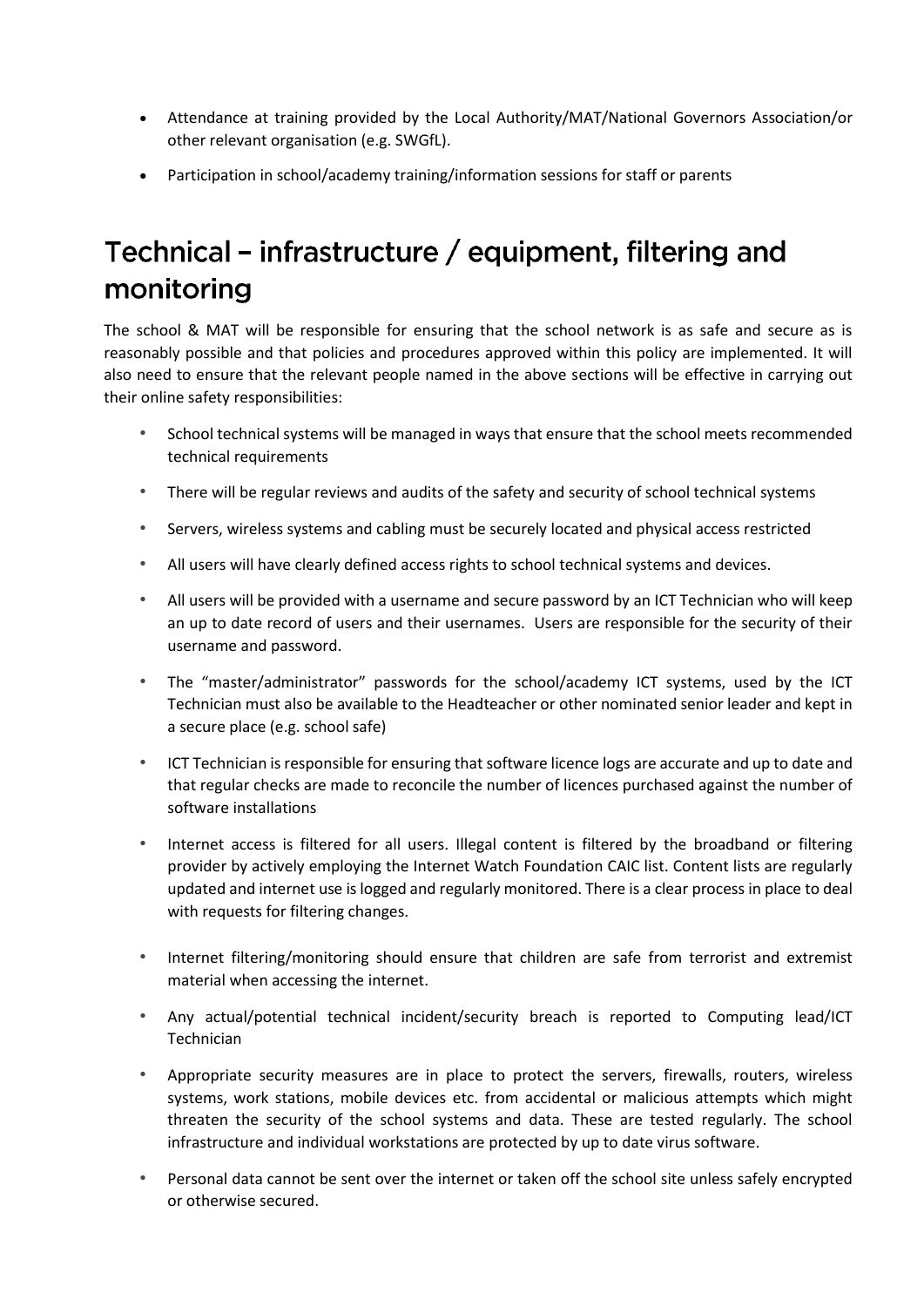# Mobile Technologies (including BYOD/BYOT)

Mobile technology devices may be school owned/provided or personally owned and might include:

smartphone, tablet, notebook/laptop or other technology that usually has the capability of utilising the school's wireless network. The device then has access to the wider internet which may include cloud based services such as email and data storage.

All users should understand that the primary purpose of the use personal devices in a school context is educational. The mobile technologies policy should be consistent with and inter-related to other relevant school polices including but not limited to the Safeguarding Policy, Behaviour Policy, Bullying Policy, Acceptable Use Policy, and policies around theft or malicious damage. Teaching about the safe and appropriate use of mobile technologies should be an integral part of the school's Online Safety education programme.

• The school Acceptable Use Agreements for staff, pupils and parents/carers will give consideration to the use of mobile technologies

|                   | <b>School Devices</b>    |                       |            | <b>Personal Devices</b> |       |         |  |
|-------------------|--------------------------|-----------------------|------------|-------------------------|-------|---------|--|
|                   | School                   | School owned          | Authorised | Student                 | Staff | Visitor |  |
|                   | owned for<br>single user | for multiple<br>users | device     | owned                   | owned | owned   |  |
| Allowed in school | Yes                      | Yes                   | Yes        | No                      | Yes   | Yes     |  |
| Full network      | Yes                      | Yes                   | Yes        | N/A                     | No    | Νo      |  |

• The school allows:

### Use of digital and video images

The development of digital imaging technologies has created significant benefits to learning, allowing staff and pupils instant use of images that they have recorded themselves or downloaded from the internet. However, staff, parents/carers and pupils need to be aware of the risks associated with publishing digital images on the internet. Such images may provide avenues for cyberbullying to take place. Digital images may remain available on the internet forever and may cause harm or embarrassment to individuals in the short or longer term. It is common for employers to carry out internet searches for information about potential and existing employees. The school will inform and educate users about these risks and will implement policies to reduce the likelihood of the potential for harm:

• When using digital images, staff should inform and educate pupils about the risks associated with the taking, use, sharing, publication and distribution of images. In particular they should recognise the risks attached to publishing their own images on the internet e.g. on social networking sites.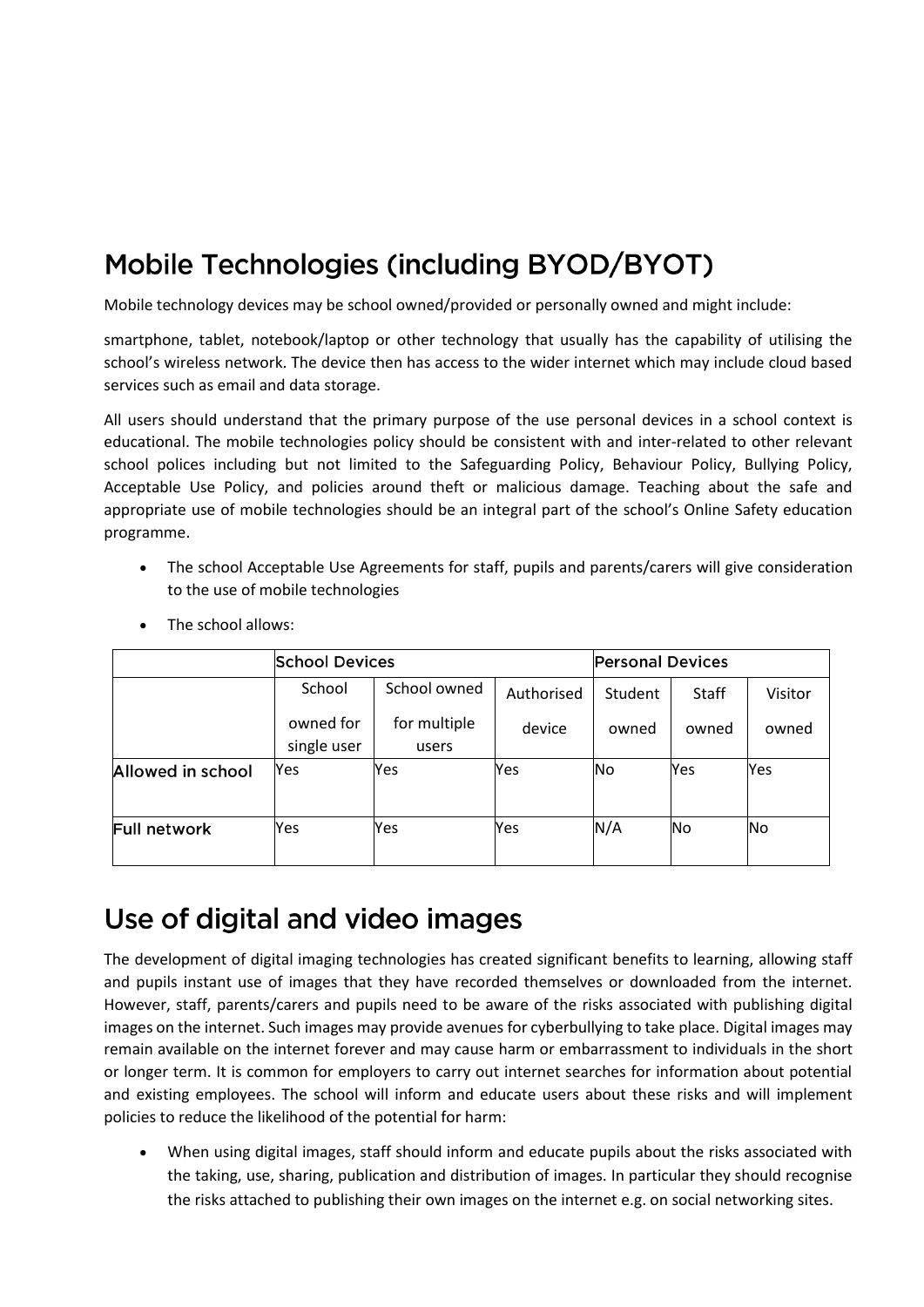- Written permission from parents or carers will be obtained before photographs of students/pupils are published on the school website/social media/local press
- In accordance with guidance from the Information Commissioner's Office, parents/carers are welcome to take videos and digital images of their children at school/academy events for their own personal use (as such use in not covered by the Data Protection Act). To respect everyone's privacy and in some cases protection, these images should not be published/made publicly available on social networking sites, nor should parents/carers comment on any activities involving other pupils in the digital/video images.
- Staff and volunteers are allowed to take digital/video images to support educational aims, but must follow school policies concerning the sharing, distribution and publication of those images. Those images should only be taken on school equipment, the personal equipment of staff should not be used for such purposes.
- Care should be taken when taking digital / video images that pupils are appropriately dressed and are not participating in activities that might bring the individuals or the school into disrepute.
- Pupils must not take, use, share, publish or distribute images of others without their permission
- Photographs published on the website, or elsewhere that include pupils will be selected carefully and will comply with good practice guidance on the use of such images.
- Pupils' full names will not be used anywhere on a website or app, particularly in association with photographs.

### **Data Protection**

Personal data will be recorded, processed, transferred and made available according to the current data protection legislation.

The school has ensured that:

- It has a Data Protection Policy.
- It has appointed a Data Protection Lead (DPL).
- It will hold the minimum personal data necessary to enable it to perform its function and it will not hold it for longer than necessary for the purposes it was collected for.
- Data held must be accurate and up to date. Inaccuracies are corrected without unnecessary delay.
- The lawful basis for processing personal data (including, where relevant, consent) has been identified and documented and details provided in a Privacy Notice.
- Where special category data is processed, a lawful basis and a separate condition for processing have been identified.
- Data Protection Impact Assessments (DPIA) are carried out.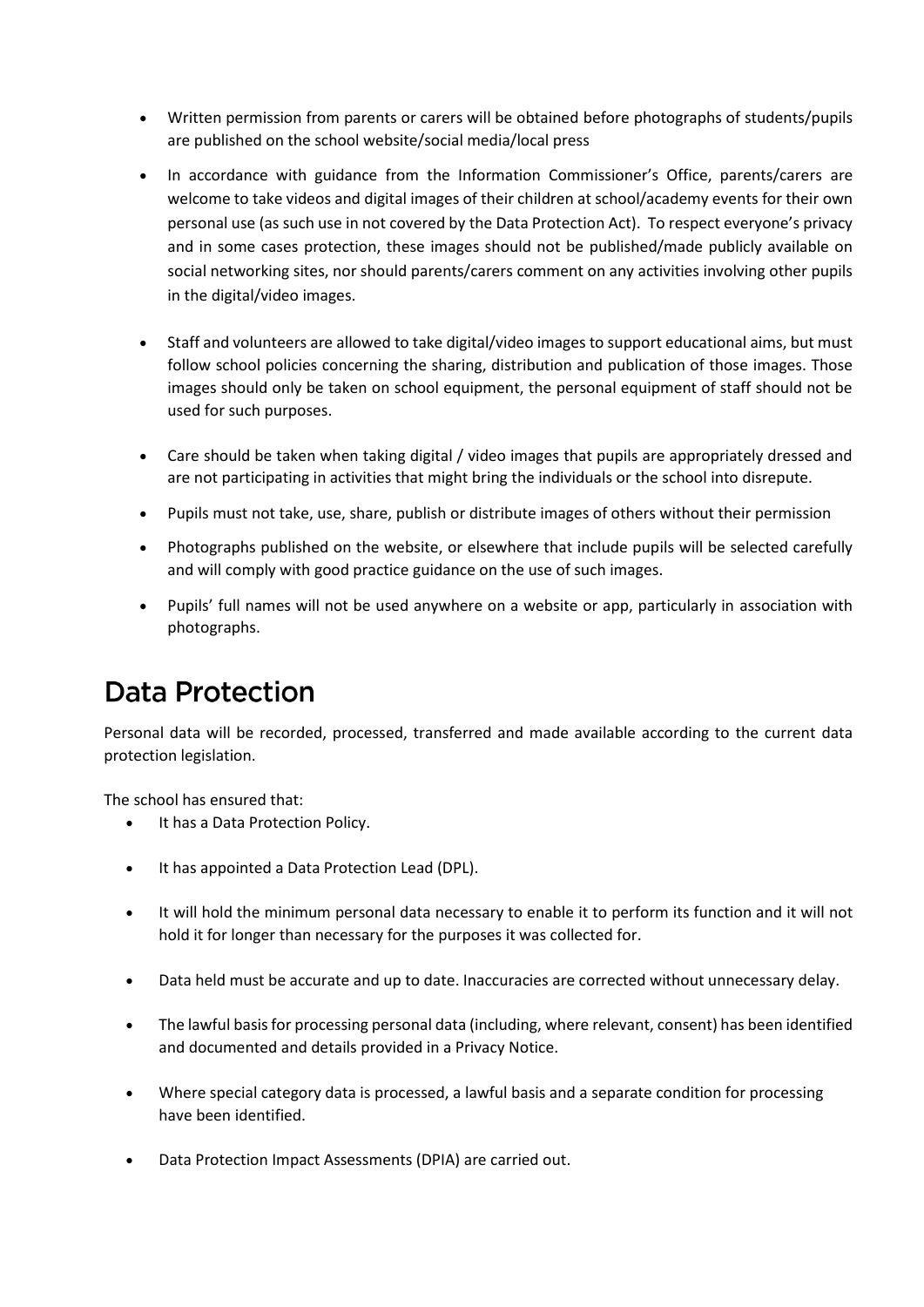- It has clear and understood arrangements for access to and the security, storage and transfer of personal data, including, where necessary, adequate contractual clauses or safeguards where personal data is passed to third parties e.g. cloud service providers.
- Procedures are in place to deal with the individual rights of the data subject i.e. a Subject Access Requests to see all or a part of their personal data held by the data controller.
- There are clear and understood data retention policies and routines for the deletion and disposal of data.
- There is a policy for reporting, logging, managing and recovering from an information risk incident, which recognises the requirement to report relevant data breaches to the ICO within 72 hours of the breach, where feasible.
- Consideration has been given to the protection of personal data when accessed using any remote access solutions.
- There is a Freedom of Information Policy which sets out how it will deal with FOI requests available to read on the school website or via the school office.
- All staff receive data handling awareness/data protection training and are made aware of their responsibilities.

Staff must ensure that they:

- At all times take care to ensure the safe keeping of personal data, minimising the risk of its loss or misuse.
- Use personal data only on secure password protected computers and other devices, ensuring that they are properly "logged-off" at the end of any session in which they are using personal data.
- Transfer data using encryption and secure password protected devices.

When personal data is stored on any portable computer system, memory stick or any other removable media:

- The data must be encrypted and password protected.
- The device must be password protected.
- The device must offer approved virus and malware checking software.
- The data must be securely deleted from the device, in line with school policy once it has been transferred or its use is complete.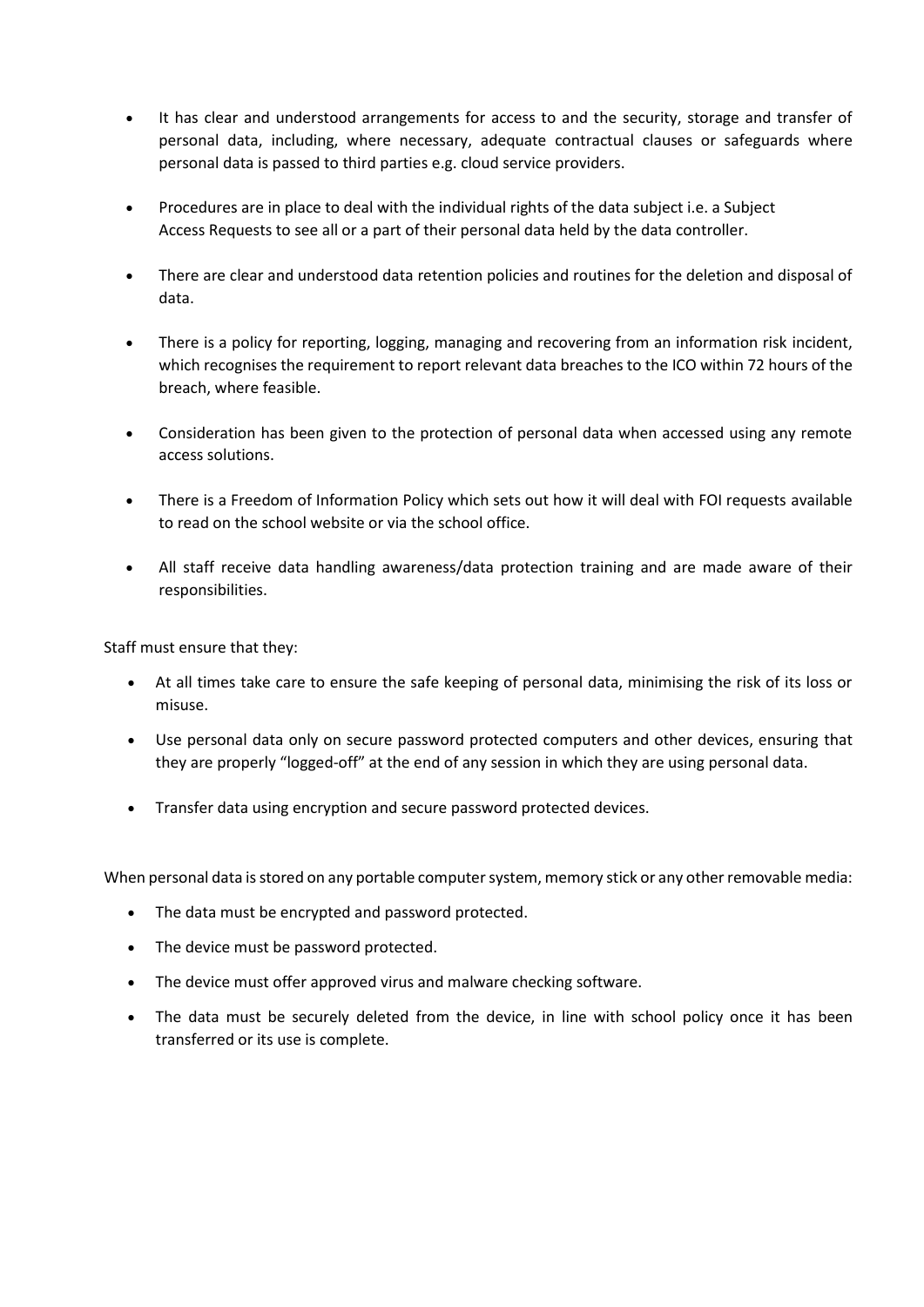# Communications

A wide range of rapidly developing communications technologies has the potential to enhance learning. The following table shows how the school currently considers the benefit of using these technologies for education outweighs their risks/disadvantages:



When using communication technologies, the school considers the following as good practice:

• The official school email service may be regarded as safe and secure and is monitored. Users should be aware that email communications are monitored.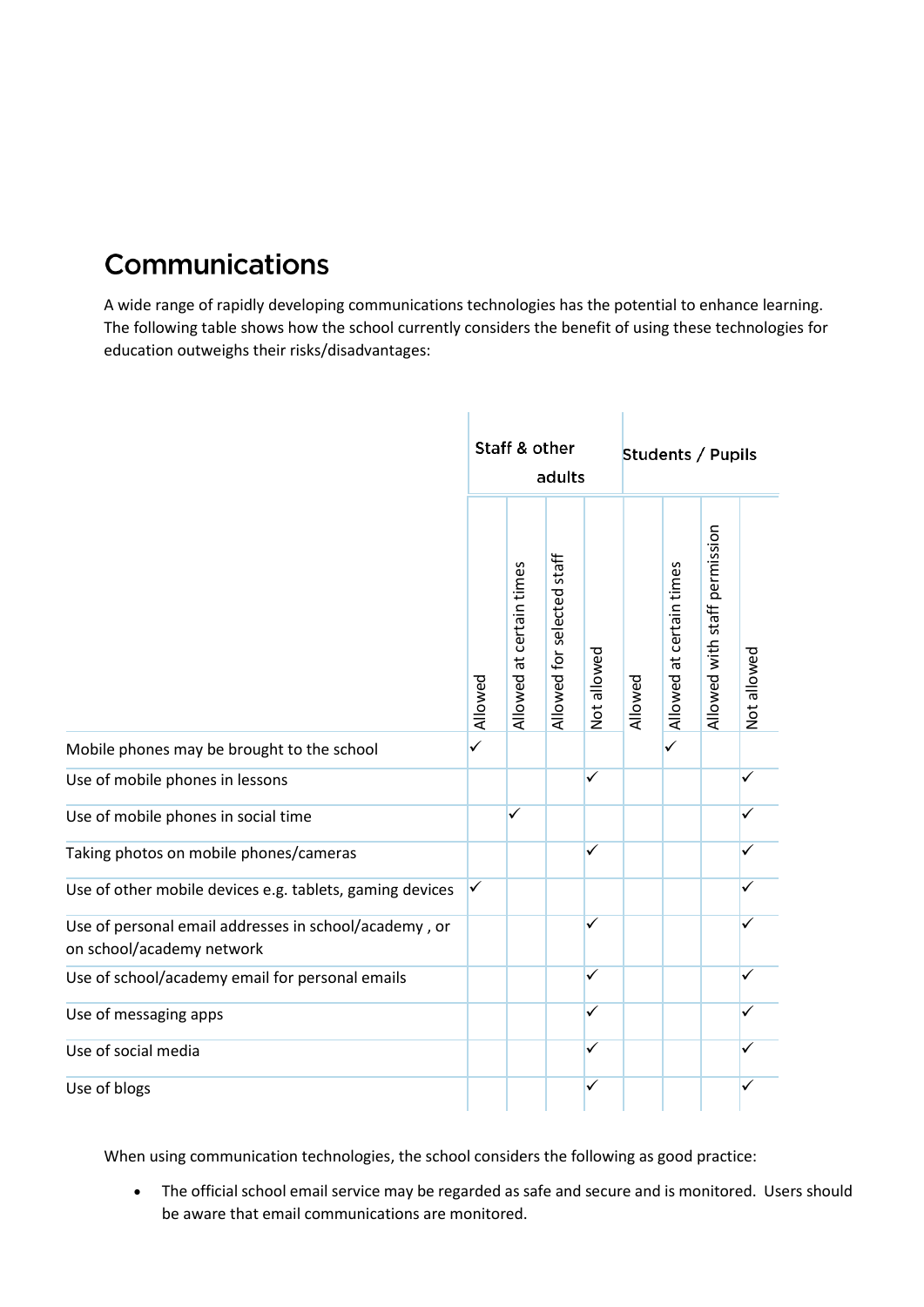- Users must immediately report, to the nominated person in accordance with the school policy, the receipt of any communication that makes them feel uncomfortable, is offensive, discriminatory, threatening or bullying in nature and must not respond to any such communication.
- Any digital communication between staff and pupils or parents/carers (email, social media, chat, blogs, VLE etc.) must be professional in tone and content.
- Whole class/group email addresses may be used at KS1, while pupils at KS2 and above will be provided with individual school email addresses for educational use.
- Pupils should be taught about online safety issues, such as the risks attached to the sharing of personal details. They should also be taught strategies to deal with inappropriate communications and be reminded of the need to communicate appropriately when using digital technologies.
- Personal information should not be posted on the school website and only official email addresses should be used to identify members of staff.

### **Social Media - Protecting Professional Identity**

All schools, academies, MATs and local authorities have a duty of care to provide a safe learning environment for pupils and staff. Schools/academies, MATs and local authorities could be held responsible, indirectly, for acts of their employees in the course of their employment. Staff members who harass, engage in online bullying, discriminate on any grounds or who defame a third party may render the school/academy or local authority/MAT liable to the injured party. Reasonable steps to prevent such harm are in place.

The school provides the following measures to ensure reasonable steps are in place to minimise risk of harm to pupils, staff and the school through:

- Ensuring that personal information is not published
- Training is provided including: acceptable use; social media risks; checking of settings; data protection; reporting issues.
- Clear reporting guidance, including responsibilities, procedures and sanctions
- Risk assessment, including legal risk School staff should ensure that:
- No reference should be made in social media to pupils, parents/carers or school/academy staff
- They do not engage in online discussion on personal matters relating to members of the school community
- Personal opinions should not be attributed to the school/academy or local authority/MAT
- Security settings on personal social media profiles are regularly checked to minimise risk of loss of personal information

Personal Use:

• Personal communications are those made via a personal social media accounts. In all cases, where a personal account is used which associates itself with the school/academy or impacts on the school/ academy, it must be made clear that the member of staff is not communicating on behalf of the school/academy with an appropriate disclaimer. Such personal communications are within the scope of this policy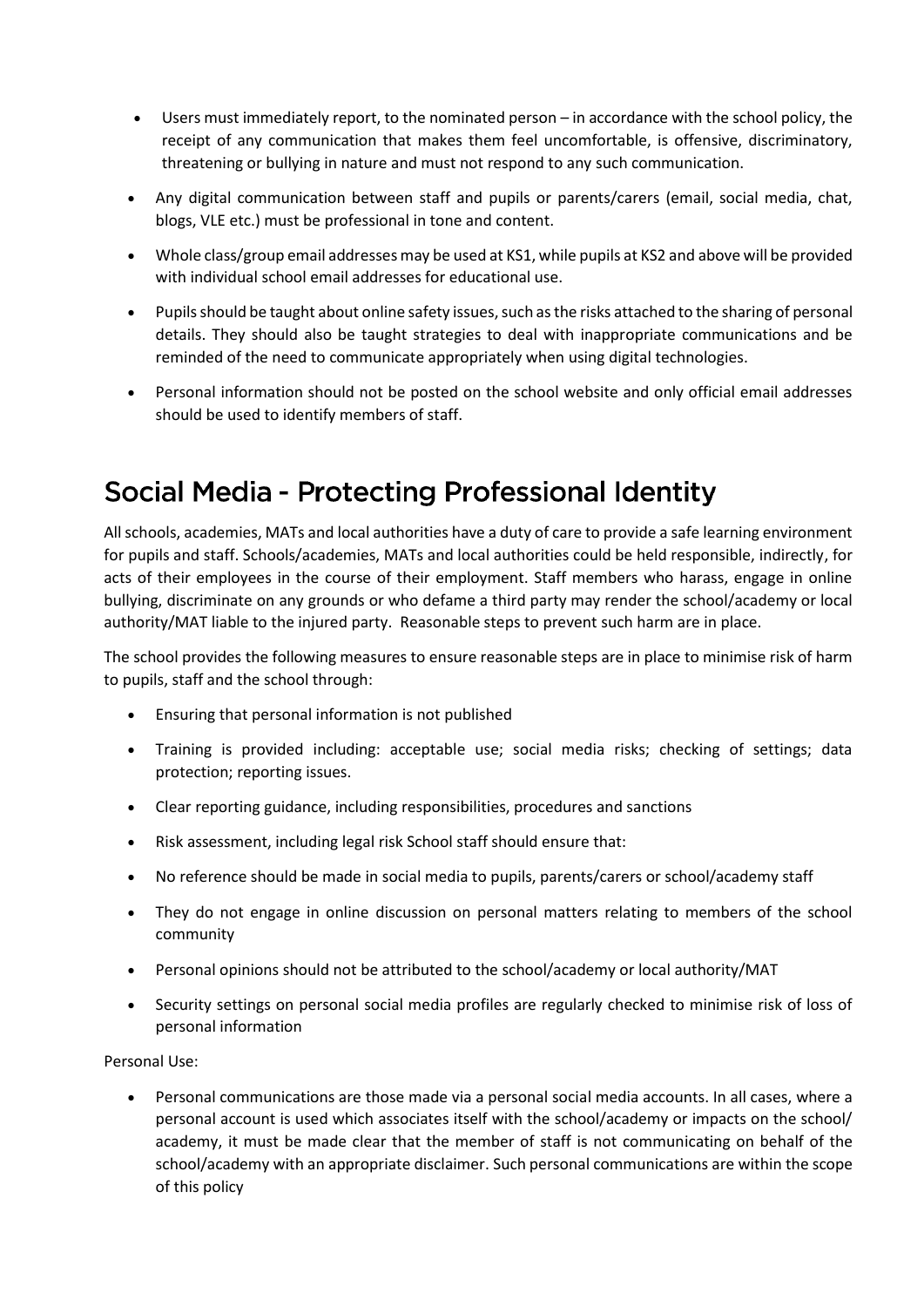- Personal communications which do not refer to or impact upon the school are outside the scope of this policy
- Where excessive personal use of social media in school is suspected, and considered to be interfering with relevant duties, disciplinary action may be taken.
- As part of active social media engagement, it is considered good practice to pro-actively monitor the Internet for public postings about the school
- The school should effectively respond to social media comments made by others according to a defined policy or process
- Monitoring of Public Social Media

### Dealing with unsuitable / inappropriate activities

Some internet activity e.g. accessing child abuse images or distributing racist material is illegal and is banned from school/academy and its technical systems. Other activities including cyber-bullying is also not permitted, and could lead to disciplinary action and possible criminal prosecution. However there are a range of activities which generally may be legal but would be inappropriate in a school context, either because of the age of the users or the nature of those activities.

The activities referred to in the following section would be inappropriate in a school context and users, as defined below, should not engage in these activities in/or outside the school when using school equipment or systems. The school policy restricts usage as follows: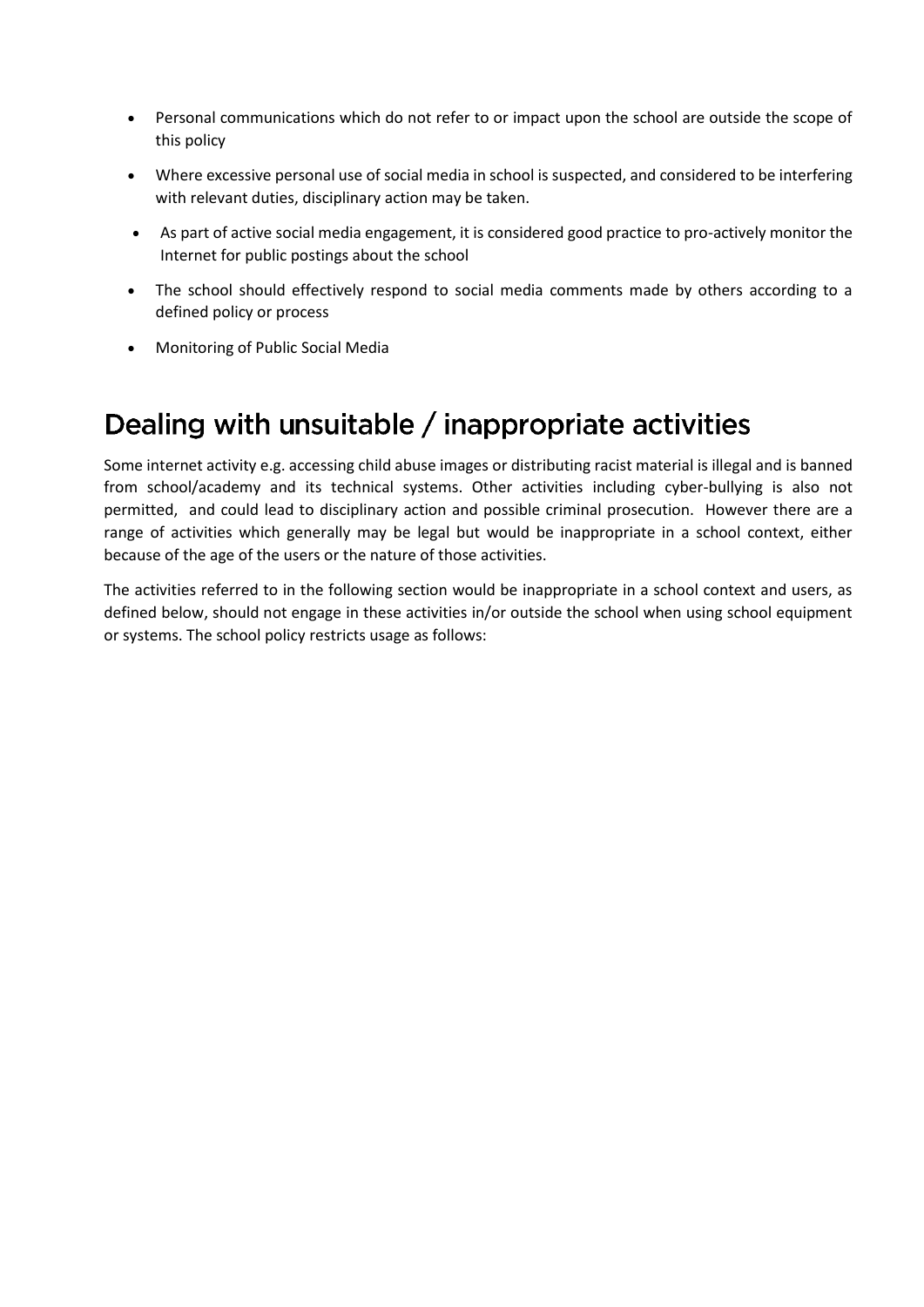| Acceptable                     |
|--------------------------------|
| Acceptable at certain times    |
| Acceptable for nominated users |
| Unacceptable                   |
| Unacceptable and illegal       |

#### **User Actions**

| <b>Users</b>                                   | Child sexual abuse images - The making, production or distribution<br>of indecent images of children. Contrary to The Protection of<br>Children Act 1978                         |   | ✓ |
|------------------------------------------------|----------------------------------------------------------------------------------------------------------------------------------------------------------------------------------|---|---|
|                                                | Grooming, incitement, arrangement or facilitation of sexual acts<br>against children Contrary to the Sexual Offences Act 2003.                                                   |   |   |
|                                                | Possession of an extreme pornographic image (grossly offensive,<br>disgusting or otherwise of an obscene character) Contrary to the<br>Criminal Justice and Immigration Act 2008 |   |   |
|                                                | Criminally racist material in $UK - to$ stir up religious hatred (or<br>hatred on the grounds of sexual orientation) - contrary to the<br>Public Order Act 1986                  |   |   |
|                                                | Pornography                                                                                                                                                                      | ✓ |   |
|                                                | Promotion of any kind of discrimination                                                                                                                                          | ✓ |   |
|                                                | threatening behaviour, including promotion of physical violence or<br>mental harm                                                                                                | ✓ |   |
|                                                | Promotion of extremism or terrorism                                                                                                                                              | ✓ |   |
|                                                | Any other information which may be offensive to colleagues or<br>breaches the integrity of the ethos of the school or brings the<br>school into disrepute                        | ✓ |   |
| Using school systems to run a private business |                                                                                                                                                                                  | ✓ |   |
|                                                | Using systems, applications, websites or other mechanisms that bypass the<br>filtering or other safeguards employed by the school                                                | ✓ |   |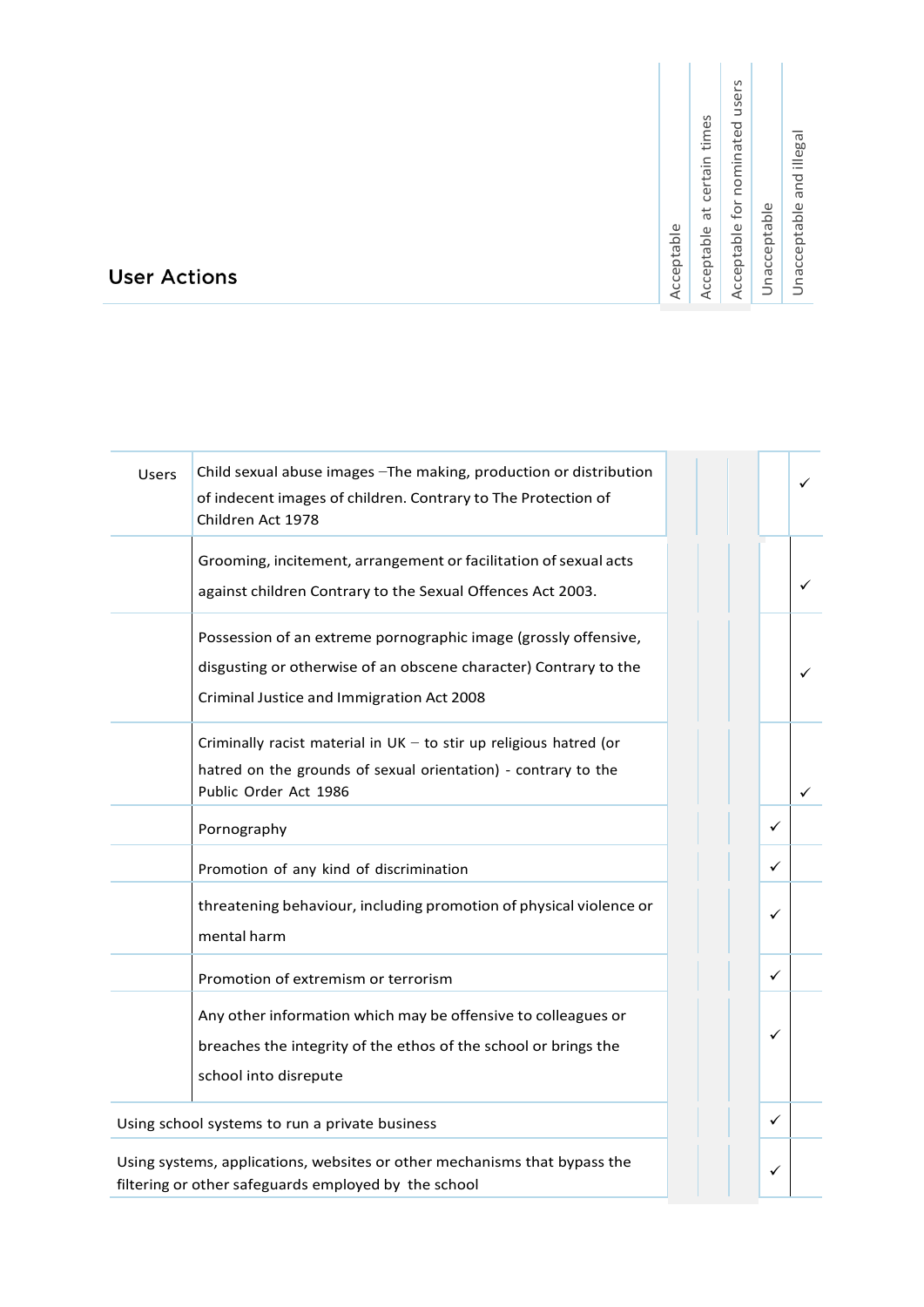| Infringing copyright                                                                                                                                                   |   |   |              | ✓ |  |
|------------------------------------------------------------------------------------------------------------------------------------------------------------------------|---|---|--------------|---|--|
| Revealing or publicising confidential or proprietary information (eg financial /<br>personal information, databases, computer / network access codes and<br>passwords) |   |   |              | ✓ |  |
| Creating or propagating computer viruses or other harmful files                                                                                                        |   |   |              | ✓ |  |
| Unfair usage (downloading / uploading large files that hinders others in their<br>use of the internet)                                                                 |   |   |              | ✓ |  |
| On-line gaming (educational)                                                                                                                                           | ✓ |   |              |   |  |
| On-line gaming (non-educational)                                                                                                                                       |   | ✓ |              |   |  |
| On-line gambling                                                                                                                                                       |   |   |              | ✓ |  |
| On-line shopping / commerce                                                                                                                                            |   |   | $\checkmark$ |   |  |
| File sharing                                                                                                                                                           |   |   | $\checkmark$ |   |  |
| Use of social media                                                                                                                                                    |   |   |              | ✓ |  |
| Use of messaging apps                                                                                                                                                  |   |   |              | ✓ |  |
| Use of video broadcasting e.g. Youtube                                                                                                                                 |   |   |              |   |  |

# Responding to incidents of misuse

This guidance is intended for use when staff need to manage incidents that involve the use of online services. It encourages a safe and secure approach to the management of the incident. Incidents might involve illegal or inappropriate activities.

# **Illegal Incidents**

If there is any suspicion that content being reviewed includes images of child abuse, then monitoring should be halted and referred to the Police immediately, and the safeguarding lead be informed.

Other instances to report to the police would include (please refer to the right hand side of the flowchart):

- o incidents of 'grooming' behaviour
- o the sending of obscene materials to a child
- o adult material which potentially breaches the Obscene Publications Act
- o criminally racist material
- o promotion of terrorism or extremism
- o other criminal conduct, activity or materials

This list is not exhaustible. Please ensure that if you have any concerns, that you raise them with the Headteacher as soon as possible.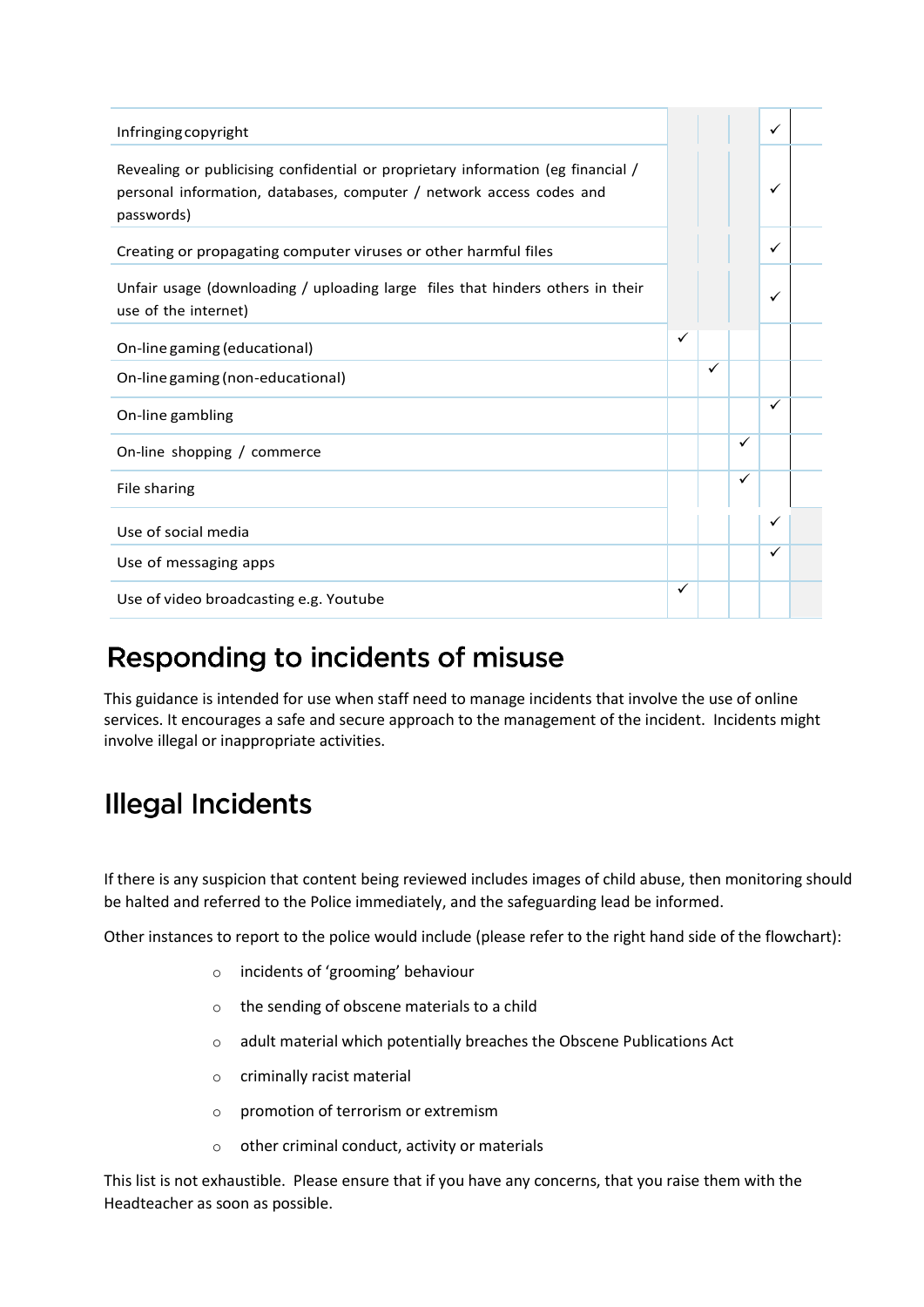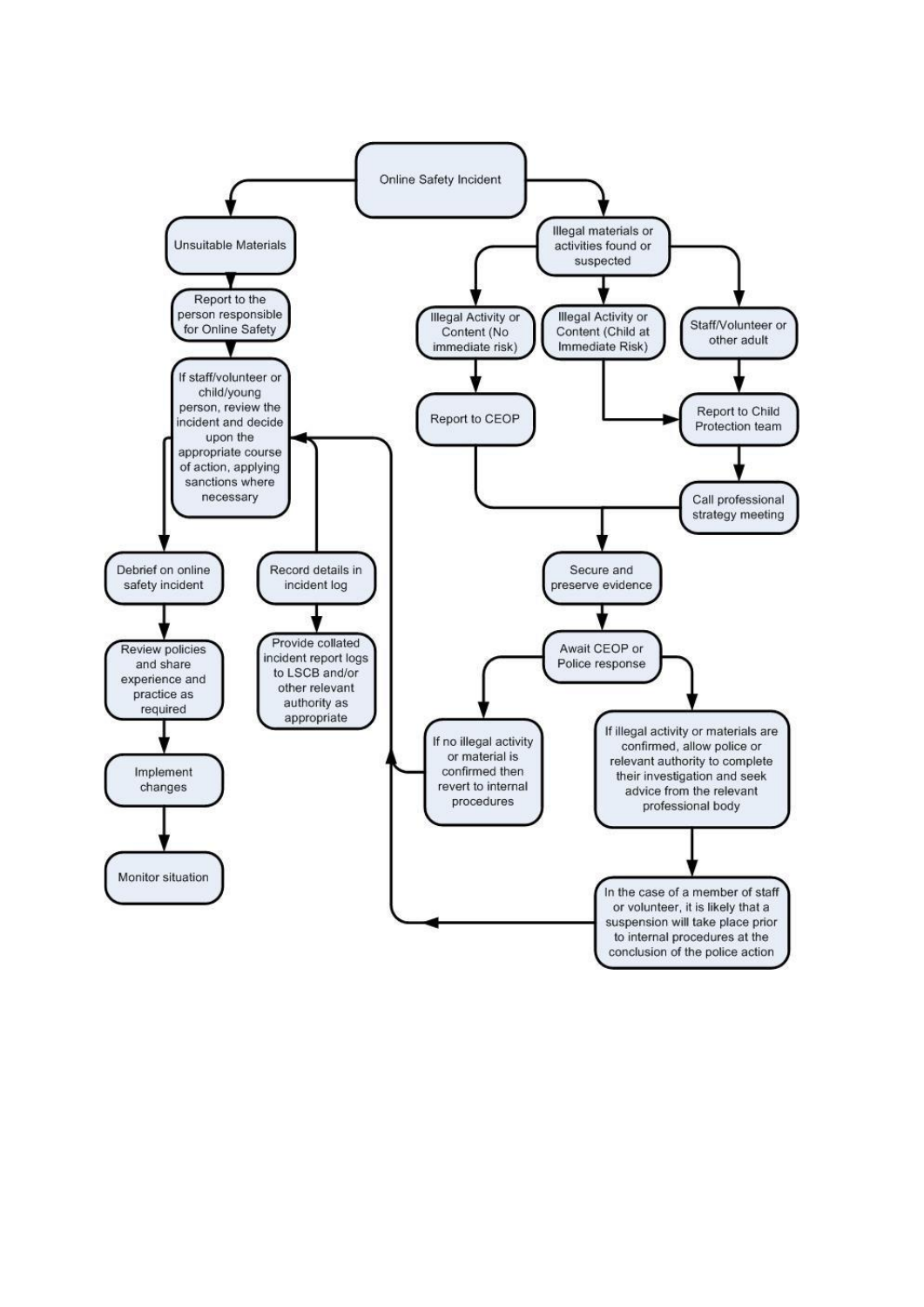### **Other Incidents**

It is hoped that all members of the school community will be responsible users of digital technologies, who understand and follow school policy. However, there may be times when infringements of the policy could take place, through careless or irresponsible or, very rarely, through deliberate misuse.

In the event of suspicion, all steps in this procedure should be followed:

- Have more than one senior member of staff involved in this process. This is vital to protect individuals if accusations are subsequently reported.
- Conduct the procedure using a designated computer that will not be used by young people and if necessary can be taken off site by the police should the need arise. Use the same computer for the duration of the procedure.
- It is important to ensure that the relevant staff should have appropriate internet access to conduct the procedure, but also that the sites and content visited are closely monitored and recorded (to provide further protection).
- Record the URL of any site containing the alleged misuse and describe the nature of the content causing concern. It may also be necessary to record and store screenshots of the content on the machine being used for investigation. These may be printed, signed and attached to the form (except in the case of images of child sexual abuse – see below)
- Once this has been completed and fully investigated the investigator and SLT will need to make a judgement whether this concern has substance or not. If it does, then appropriate action will be required and could include the following:
	- o Internal response or discipline procedures
	- o Involvement by Local Authority/Academy Group or national/local organisation (as relevant).
	- o Police involvement and/or action
- Isolate the computer in question as best you can. Any change to its state may hinder a later police investigation.